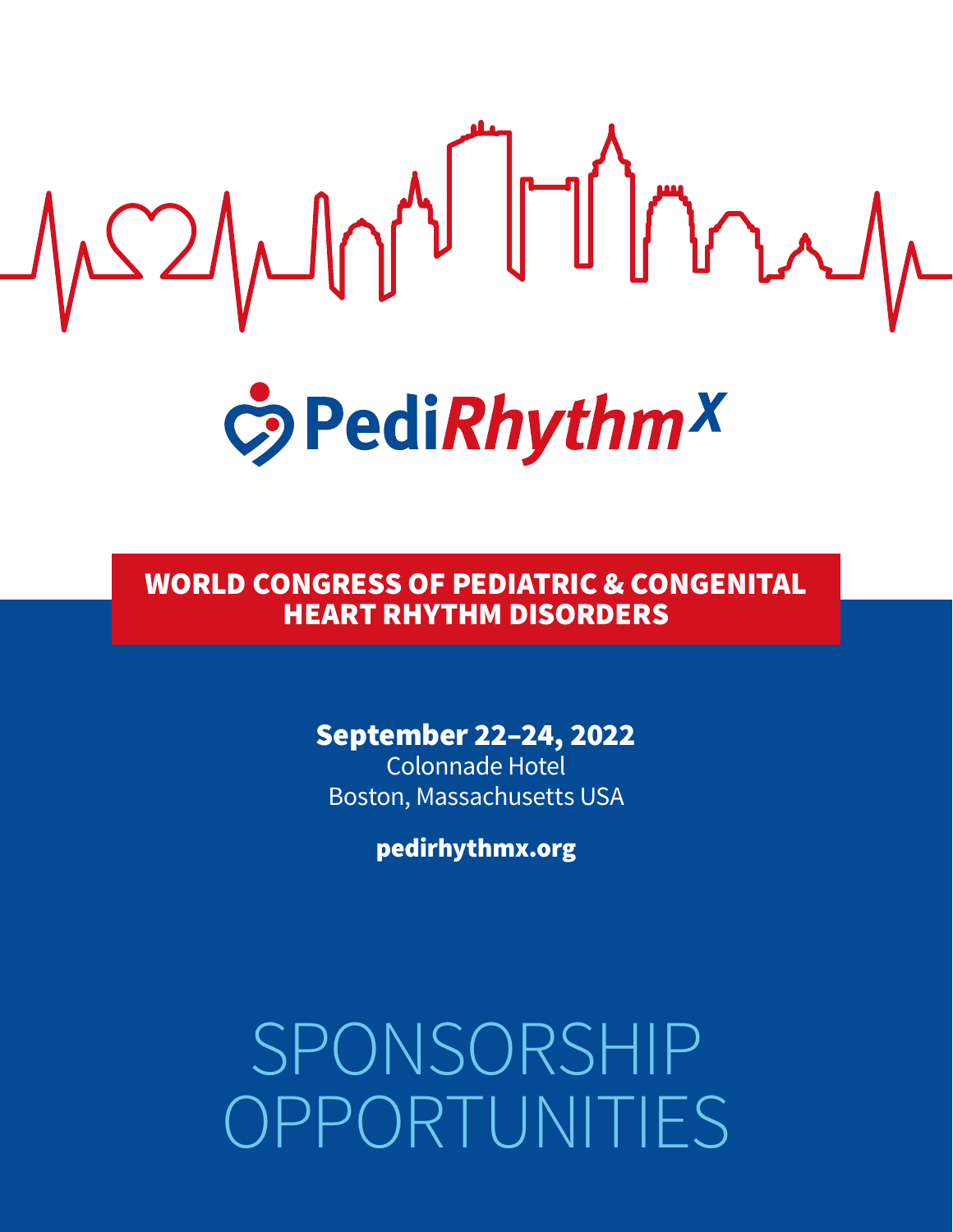



Dear Colleagues and Friends:

We are excited to announce that the cardiac electrophysiology division at Boston Children's Hospital has been chosen to host Pedirhythm X, an international biennial meeting focused on arrhythmia care for infants, children, and patients of all ages with congenital heart disease. Pedirhythm held its inaugural meeting in Istanbul in 2003. As the meeting grew in attendance, the venue shifted to other major European cities, and now, for the first time, will take place in North America. We are honored to be chosen as the first North American hosts for this important event. This 2½-day meeting will take place at the Boston Colonnade Hotel on 22–24 September 2022.

Pedirhythm attracts physicians, as well as fellows in training, nurses, scientists, and industry representatives from across the globe. It has quickly developed into the premier stand-alone scientific meeting for pediatric and congenital electrophysiology. Over 250 health care professionals attended the 2018 meeting in Munich. The 2020 meeting in Krakow had to be virtual because of the Covid pandemic, but nearly 500 individuals registered and participated electronically. We are proposing an on-site 2022 meeting in Boston, which will include a virtual option for those who cannot travel to Boston. We are planning for 250 in-person attendees, with another 250 virtual registrants.

Pedirhythm X will be a superb opportunity to learn and share advances in clinical and research electrophysiology for children and patients with congenital cardiac disease, and a unique opportunity to connect with experts from the world's leading academic programs engaged in the practice of pediatric and congenital electrophysiology. In addition to ourselves, the Pedirhythm Steering Committee includes Pedirhythm Co-Founders Dr. Alpay Çeliker (Istanbul) and Dr. George Van Hare (St. Louis), as well as Dr. Gabriele Hessling (Munich) and Dr. Tevfik Karagöz (Ankara). A program committee consisting of international, North American and early career faculty will be charged with development of the congress program. In addition to providing broad coverage of the field of pediatric electrophysiology, lecture and abstract topics will include:

- Special techniques for catheter ablation in children and congenital heart disease
- Management of fetal arrhythmia
- Adult congenital heart disease
- Intraoperative mapping
- Pacemakers and ICDs in children and patients with congenital heart disease
- Genetics and channelopathies
- Anatomic and embryologic considerations in congenital heart disease
- Innovation and digital health technology for arrhythmia management
- Global access in pediatric and congenital electrophysiology

The faculty will be international and include both senior figures in the subspecialty as well as promising young investigators, with a format that emphasizes opportunities for interaction. For those unable to attend in person, an on demand model for digital attendance will be available. CME credits will be applied for under the auspices of Boston Children's Hospital (14–16 hours, depending on final program). The conference will be managed by Conventures, a Boston event management consultant, and will be digitally hosted at **[pedirhythmx.org](http://pedirhythmx.org)**. We will be hosted by the Boston Children's Hospital Heart Center, and we expect that this congress will be endorsed by the Heart Rhythm Society, the Pediatric and Congenital EP Society and the Association of European Pediatric Cardiology.

We are now reaching out to our industry colleagues and other financial supporters to help us make Pedirhythm X a productive and successful event. Contributions and sponsorships will help defray expenses beyond what we collect in terms of participant registration fees, and enable us to invite a larger number of international experts to lecture as part of our teaching faculty. Such support will help elevate the academic value of the conference, and ultimately benefit young patients from around the world who are suffering from cardiac arrhythmias. We greatly appreciate any financial support that you can provide for this important event.

Sincerely yours,

Good P. Wand

Edward P. Walsh, MD John Triedman, MD

Blurkederins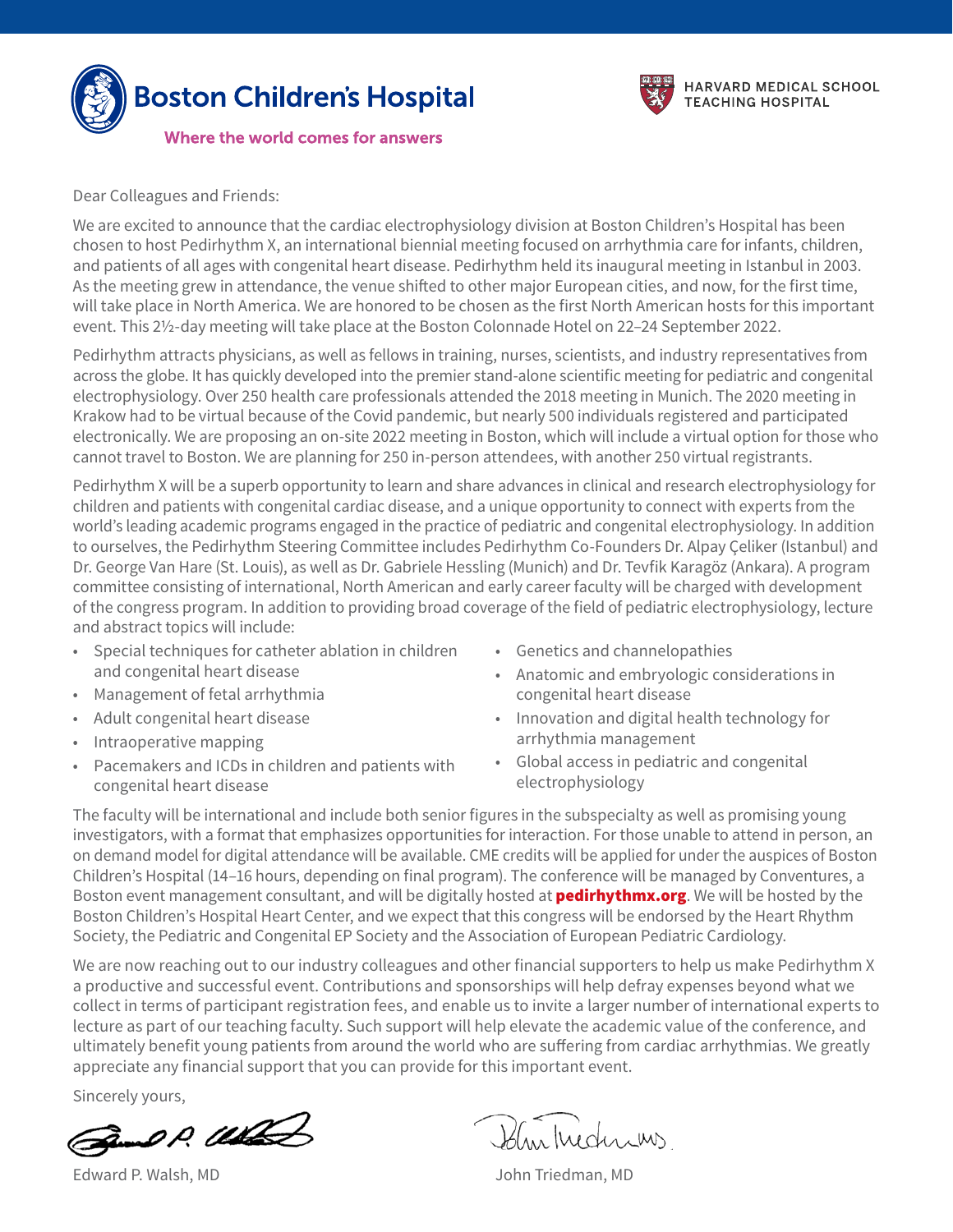## ABOUT PEDIRHYTHM X

Since its inception in 2003, Pedirhythm has developed into the premier stand-alone scientific meeting for pediatric and congenital electrophysiology. Global in scope, it is making its first ever trip to the United States, with more than 250 physicians, fellows, nurses and scientists from around the world expected to attend in person for three days of engagement, with another 250 expected virtual attendees.

Conference sponsorship supports the thought leadership that is shared at the event and provides companies with unique opportunities to showcase products and services.

### **Each individual sponsorship can be tailored to fit the specific needs of a brand, and a team of activation professionals will ensure that all deliverables of the sponsorship are met.**

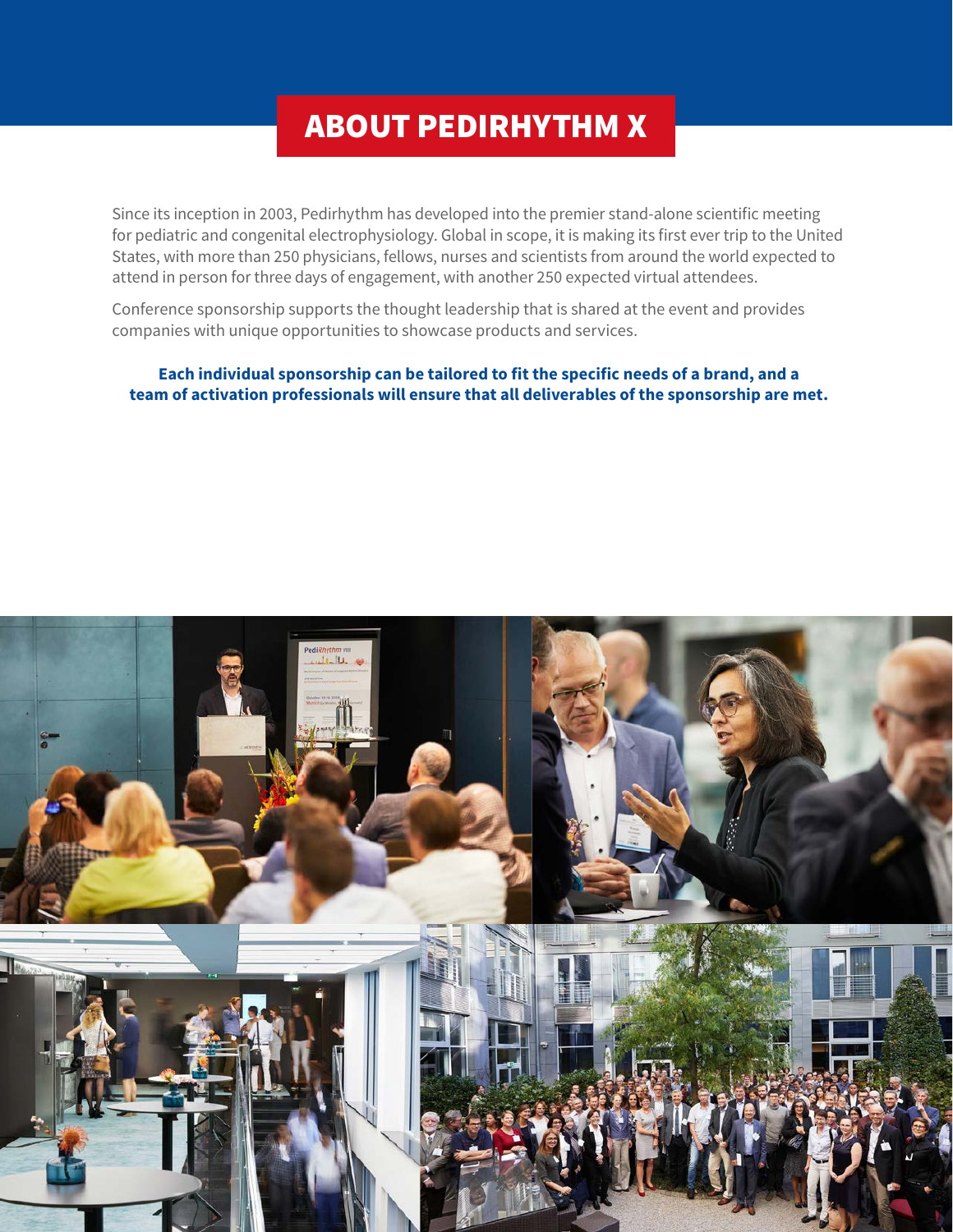# SPONSORSHIP OPPORTUNITIES

## **PLATINUM** \$60,000

Platinum sponsors will receive a high level of visibility and engagement opportunities before, during, and after the conference. *One available.*

### BRANDING BENEFITS

- Logo inclusion on all event lanyards and on the front of each attendee's conference credential
- Top logo placement on all on-site signage, website placement, pre-event emails, and in all conference announcements and acknowledgements
- Logo to appear first in all on-screen rotations for both on-site and on-demand video content, and in the conference program book

### ACTIVATION BENEFITS

- Ability to drop a product, flyer, promotion, or other item in specific rooms at the host hotel
- Ability to author two (2) pre-event email communications to event attendees (emails to be sent by Pedirhythm)
- Ability to sponsor one (1) keynote address to all conference attendees and on-demand viewers
- Ability to provide a speaker on one (1) panel breakout session
- Ability to sponsor one (1) coffee break
- Ability to sponsor one (1) in-conference social event or networking session
- Ability to sponsor one (1) out-of-conference event such as an outing, morning run, yoga session, etc. (activation expenses will be the responsibility of the sponsor)
- Company will receive six (6) complimentary tickets to attend the conference
- Company to receive first choice for available exhibition space at the conference

## **GOLD** \$40,000

Gold sponsors will receive a high level of visibility and engagement opportunities before, during, and after the conference. *Three available.*

### BRANDING BENEFITS

- High logo placement on all on-site signage, website placement, pre-event emails, and in all conference announcements and acknowledgements
- Logo to appear first after Platinum Sponsor in all on-screen rotations for both on-site and on-demand video content, and in the conference program book

### ACTIVATION BENEFITS

- Ability to drop a product, flyer, promotion, or other item in specific rooms at the host hotel
- Ability to author one (1) pre-event email communication to event attendees (emails to be sent by Pedirhythm)
- Ability to provide a speaker on one (1) panel breakout session
- Ability to sponsor one (1) coffee break
- Ability to sponsor one (1) in-conference social event or networking session
- Ability to sponsor one (1) out-of-conference event such as an outing, morning run, yoga session, etc. (activation expenses will be the responsibility of the sponsor)
- Company will receive four (4) complimentary tickets to attend the conference
- Company to receive prioritized choice for available exhibition space at the conference (following Platinum Sponsor, and along with other Gold Sponsors)